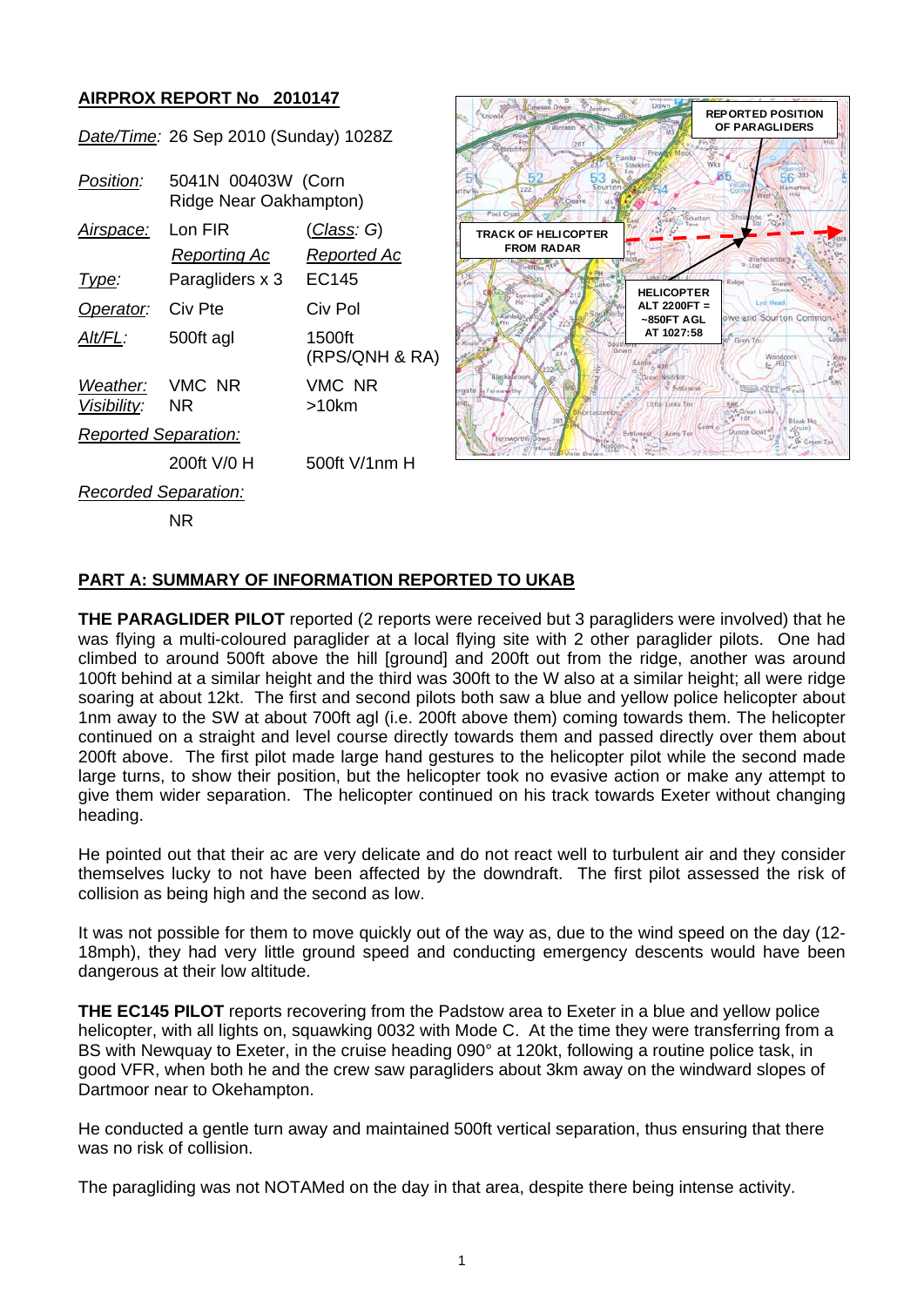UKAB Note (1): The EC135 shows on the recording of the Burrington radar, squawking 0032 and tracking 085 at FL022 (QNH 1013mb - 2200ft amsl). The terrain in the area varies from ~500ft to the W rising to 2038ft just to the SE of the incident position; although the ground height varies considerably, the height in the area reported was 420m – 1380ft. The paragliders do not show at any time.

UKAB Note (2): The reported time of the incident was 1hr in error resulting in some confusion and a delay in obtaining the EC135 pilot's report.

**THE BHPA** comments that all the ac were being operated normally in Class G airspace. There is no requirement for this sort of paragliding activity to be NOTAMed, nor any method by which it could practically be NOTAMed. [See Part B]

With the helicopter pilot having the paragliders in sight the BHPA believes that there was no risk of collision, however, there was a risk from the helicopter-generated turbulence.

The BHPA understands that UKAB is charged with assessing only the risk of a collision between ac and not the risk associated with the effect of the helicopter's downwash on the paragliders.

Over the years there have been a number of helicopter/paraglider incidents the common feature of which has been the helicopter pilot's insistence that their downwash could not affect the paraglider. It seems that many pilots of powered ac are unaware that what they feel as a mild bump when crossing the wake of another ac (something most pilots have probably experienced) is sufficient to cause the total collapse of a paraglider - at 500ft agl this could well be fatal since there is insufficient time to recover or deploy a reserve parachute.

Over the years the BHPA has requested that the CAA consider research into the actual extent and possible effects of helicopter generated turbulence upon lightweight ac. These requests have been turned down. The BHPA believes that with the increase in both light-weight ac and helicopter activity over the last ten years it is unfortunately only a matter of time before there is a fatality, or serious accident, effectively caused by a helicopter pilot's lack of knowledge, knowledge which is currently not available.

## **PART B: SUMMARY OF THE BOARD'S DISCUSSIONS**

Information available included reports from the pilots of both ac, radar recordings and a report from the BHPA.

Board Members were not able to reconcile the significant differences in the separation reported by the respective pilots. The Secretariat informed the board that the position of the incident reported by the Paraglider(s) was an accurate Latitude and Longitude, indicating that it had probably been GPSderived and therefore, in their view, unlikely to be significantly in error. One Member however, pointed out that the pilot might have noted this position some time after the actual event. Although the radar-derived track of the helicopter was also accurate (within the limits of radar accuracy and plotting - say 200m) when the track and position were plotted the separation appeared to be closer to the distance estimated by the helicopter pilot than the paragliders. The reports provided by 2 of the paragliders indicated that there were at least 3 of them in the area but did not state the actual number in the area and Members agreed that there had most likely been more. The reports also stated that the paragliders were spread over an area of some hundred metres and that the pilots had made hand gestures at the Helicopter; Members reasoned that they would have been unlikely to have made hand gestures at the helicopter if it had been 1nm away, as reported by the helicopter pilot. As is usual in such cases of conflicting information Members placed equal weight on both reports but, since they were significantly differing, they sought a plausible explanation. A Member suggested that the helicopter pilot might have seen (and reported) other paragliders and estimated the separation from them; Members agreed that although this would provide a plausible explanation, it would not be possible to substantiate the theory. They also agreed that an experienced professional helicopter